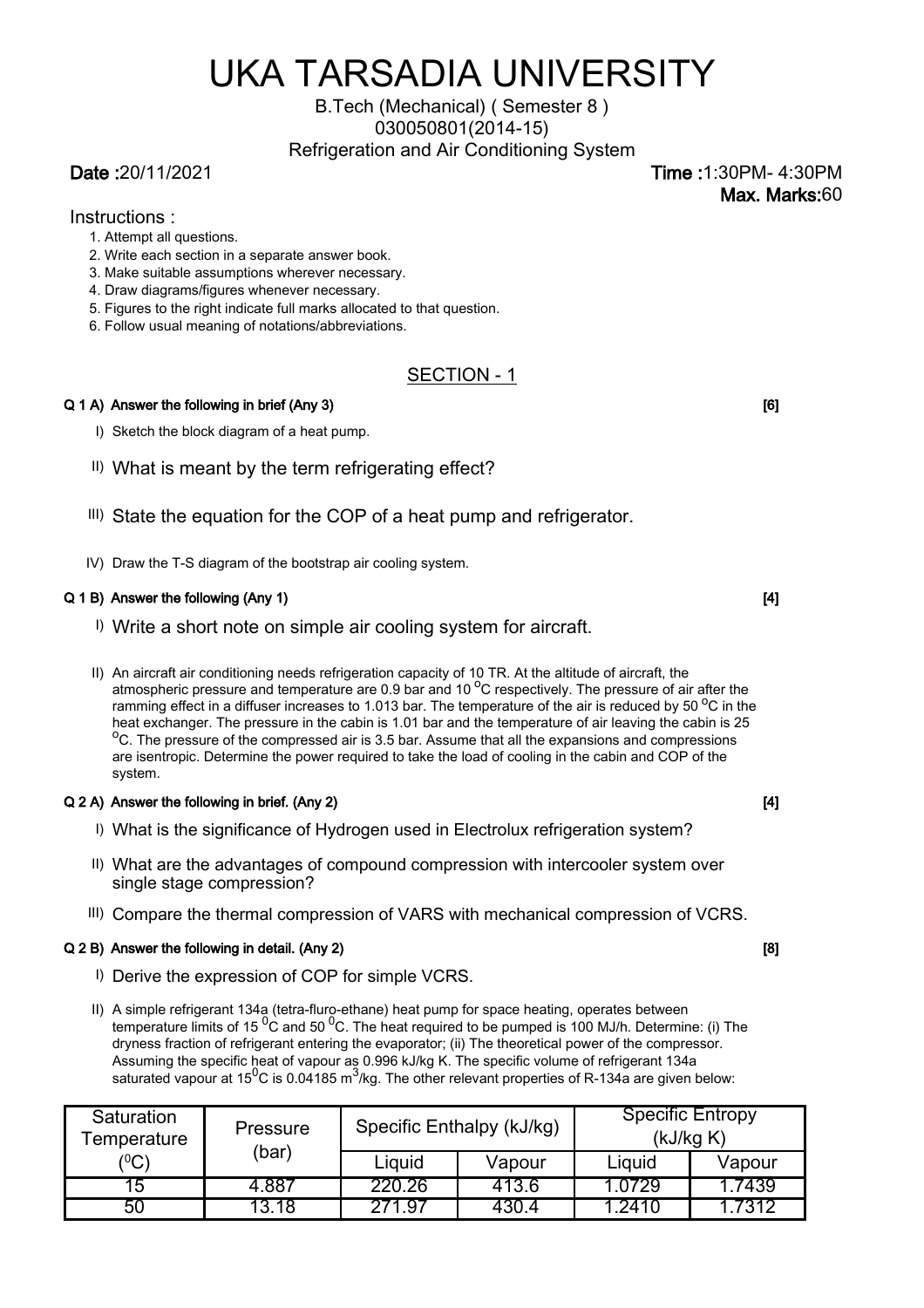isentropic compression. There is no under cooling of liquid ammonia and the liquid is expanded through a throttle valve after leaving the condenser. Sketch the cycle on the T-s and p-h diagram and calculate the refrigeration effect per kg of ammonia and the theoretical coefficient of performance of the unit with the help of the properties given below :  $\frac{1}{10}$  An ammonia refrigerator works between - 6.7<sup>0</sup>C and 26.7<sup>0</sup>C, the vapour being dry at the end of

| l emperature | Enthalpy (kJ/kg) |         | Entropy (kJ/kg K) |        |  |
|--------------|------------------|---------|-------------------|--------|--|
| $\rm ^{10}C$ | ∟iquid           | Vapour  | Liquid            | Vapour |  |
| -6.,         | 152.18           | 1437.03 | 0.6016            | 5.4308 |  |
| 26.7         | .18<br>307.      | 1467.03 | .1515             | 5.0203 |  |

### Q 3 Answer the following (Any 2) **Example 20 and 20 and 20 and 20 and 20 and 20 and 20 and 20 and 20 and 20 and 20 and 20 and 20 and 20 and 20 and 20 and 20 and 20 and 20 and 20 and 20 and 20 and 20 and 20 and 20 and 20 an**

- I) Explain the contant pressure expansion valve with neat sketch.
- II) Classify the condenser used in refrigeration systems. Derive the 'heat rejection factor' for condenser.
- III) State and explain any four different characteristics of a good refrigerant.

# SECTION - 2

## $Q$  4 A) Answer the following (any two)  $q$  and  $q$  and  $q$  and  $q$  and  $q$  and  $q$  and  $q$  and  $q$  and  $q$  and  $q$  and  $q$  and  $q$  and  $q$  and  $q$  and  $q$  and  $q$  and  $q$  and  $q$  and  $q$  and  $q$  and  $q$  and  $q$  and  $q$  a

- I) What are the different parts of an air conditioning unit?
- II) What do you mean by 'specific speed' of a centrifugal fan?
- III) Write applications of industrial air conditioning system.

## Q 4 B) Answer the following (any two) **EXECUTE:**  $\overline{a}$  (6) **COVERTING 1899 COVERTING 16**

- I) Explain construction and working of summer air conditioning system with neat sketch.
- II) Explain ice plant with neat sketch.
- III) Draw neat sketch of the followings
	- (a) year-round air conditioning system
- (b) winter air conditioning system

# $Q$  5 A) Answer the following in brief. (Any 2)  $[4]$

- I) Describe the various heating loads taken into account while determining the capacity of a refrigerating machine.
- II) Enlist the types of grilles and diffusers.
- III) Why rectangular shape duct is preferred over circular duct?

# $Q$  5 B) Answer the following in detail. (Any 2)  $\qquad \qquad$  [8]  $\qquad \qquad$  [8]

I) An air conditioning system is to be designed for a restaurant with the following data: Outside condition=  $40^{\circ}$ C DBT,  $28^{\circ}$ C WBT Inside condition=25 °C DBT, 50 % RH Solar heat gain through walls, roof, and floor=5.87 kW Solar heat gain through glass =5.52 kW Occupants = 25 Sensible heat gain per person= 58 W Latent heat gain per person= 58 W Internal lighting load= 15 lamps of 100 W, 10 tube lights of 80 W Sensible heat gain from the other sources= 11630 W Infiltration air = 15 m<sup>3</sup>/min ADP=  $10.8<sup>o</sup>C$ If 25 % fresh air and 75 % recirculated air is mixed and passed through the conditioner coil, find BPF and RSHF.